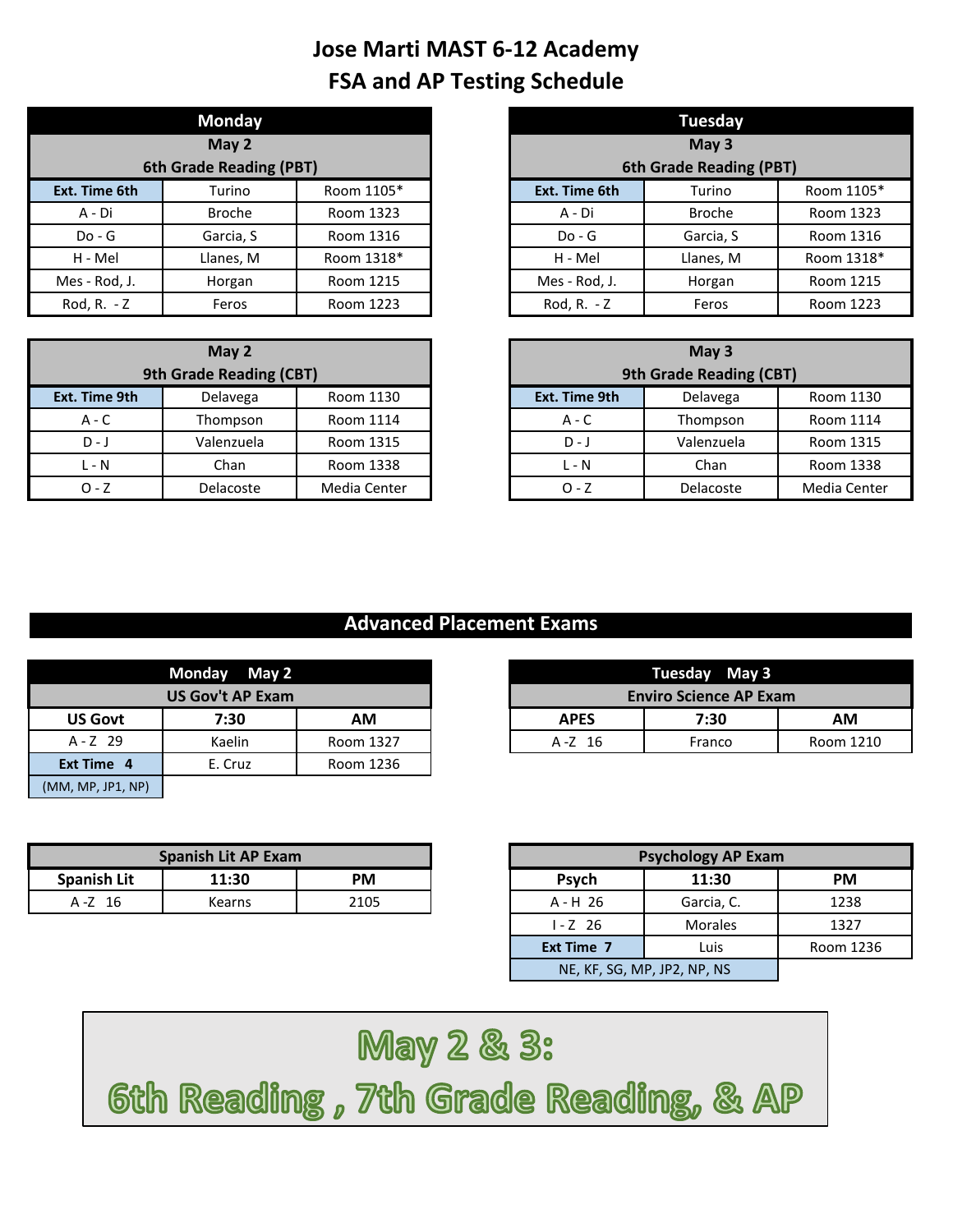|               | Wednesday               |              |  |               | <b>Thursday</b>         |
|---------------|-------------------------|--------------|--|---------------|-------------------------|
|               | May 4                   |              |  |               | May 5                   |
|               | 7th Grade Reading (CBT) |              |  |               | 7th Grade Reading (CBT) |
| Ext. Time 7th | Cosio                   | Room 1130    |  | Ext. Time 7th | Cosio                   |
| A - Cha       | Torres                  | Room 1114    |  | A - Cha       | Torres                  |
| Chi - F       | Parekh                  | Room 1118    |  | $Chi - F$     | Parekh                  |
| G - Li        | DelosReyes, T           | Room 1233    |  | $G - Li$      | DelosReyes, T           |
| LI - Mon      | Alfonso                 | Room 1315    |  | Ll - Mon      | Alfonso                 |
| Mor - P       | Prieto                  | Room 1338    |  | Mor - $P$     | Prieto                  |
| $Q - Z$       | Gullett                 | Media Center |  | $Q - Z$       | Gullett                 |

|                     | Wednesday               |              |               | <b>Thursday</b>                |              |
|---------------------|-------------------------|--------------|---------------|--------------------------------|--------------|
|                     | May 4                   |              |               | May 5                          |              |
|                     | 7th Grade Reading (CBT) |              |               | <b>7th Grade Reading (CBT)</b> |              |
| t <b>. Time 7th</b> | Cosio                   | Room 1130    | Ext. Time 7th | Cosio                          | Room 1130    |
| A - Cha             | Torres                  | Room 1114    | A - Cha       | <b>Torres</b>                  | Room 1114    |
| $Chi - F$           | Parekh                  | Room 1118    | $Chi - F$     | Parekh                         | Room 1118    |
| G - Li              | DelosReyes, T           | Room 1233    | G - Li        | DelosReyes, T                  | Room 1233    |
| Ll - Mon            | Alfonso                 | Room 1315    | LI - Mon      | Alfonso                        | Room 1315    |
| Mor - $P$           | Prieto                  | Room 1338    | $Mor - P$     | Prieto                         | Room 1338    |
| $Q - Z$             | Gullett                 | Media Center | $Q - Z$       | Gullett                        | Media Center |

|                | Wednesday May 4                   |           |                 |
|----------------|-----------------------------------|-----------|-----------------|
|                | <b>English Literature AP Exam</b> |           |                 |
| <b>Eng Lit</b> | 7:30                              | АM        | <b>Macro</b>    |
| $A - Z$ 29     | Kaelin                            | Room 1327 | $A - Z$ 29      |
| Ext Time 2     | <b>Delacoste</b>                  | Room 1236 | Ext. Time 4     |
| NE, JM         |                                   |           | MM, MP, JP1, NP |

|                  | <b>Computer Science A AP Exam</b> |           |                  | <b>Capstone Seminar AP Exam</b> |
|------------------|-----------------------------------|-----------|------------------|---------------------------------|
| <b>CSA</b>       | 11:30                             | PМ        | Seminar          | 11:30                           |
| $A - Z$ 2        | Rodriguez                         | Room 1305 | $A - Gonz, L$ 32 | Horgan                          |
| Ext Time $(JP2)$ | Andrews                           | Room 1022 | Gonz, M - O 32   | Garcia, C.                      |

| Wednesday May 4                   |            |           |  |                 | Thursday May 5                |           |
|-----------------------------------|------------|-----------|--|-----------------|-------------------------------|-----------|
| <b>English Literature AP Exam</b> |            |           |  |                 | <b>MacroEconomics AP Exam</b> |           |
| <b>Eng Lit</b>                    | 7:30<br>АM |           |  | <b>Macro</b>    | 7:30                          | ΑM        |
| $A - Z$ 29                        | Kaelin     | Room 1327 |  | $A - Z$ 29      | Henderson                     | Room 1238 |
| Ext Time 2                        | Delacoste  | Room 1236 |  | Ext. Time 4     | Ruiz                          | Room 1236 |
| NE, JM                            |            |           |  | MM, MP, JP1, NP |                               |           |

|            | <b>Computer Science A AP Exam</b> |           |
|------------|-----------------------------------|-----------|
| <b>CSA</b> | 11:30                             | PM.       |
| A-Z 2      | Rodriguez                         | Room 1305 |
| Time (JP2) | Andrews                           | Room 1022 |
|            |                                   |           |
|            |                                   |           |
|            |                                   |           |

| <b>Statistics AP Exam</b> |          |           |  |  |  |  |
|---------------------------|----------|-----------|--|--|--|--|
| <b>Stats</b>              | 11:30    | <b>PM</b> |  |  |  |  |
| $A - L$ 33                | Cruz, E. | Room 1120 |  |  |  |  |
| $M - Z$ 33                | Luis     | Room 1128 |  |  |  |  |
| <b>Ext Time 3</b>         | Franco   | Room 1101 |  |  |  |  |
| DD, KF, LT                |          |           |  |  |  |  |

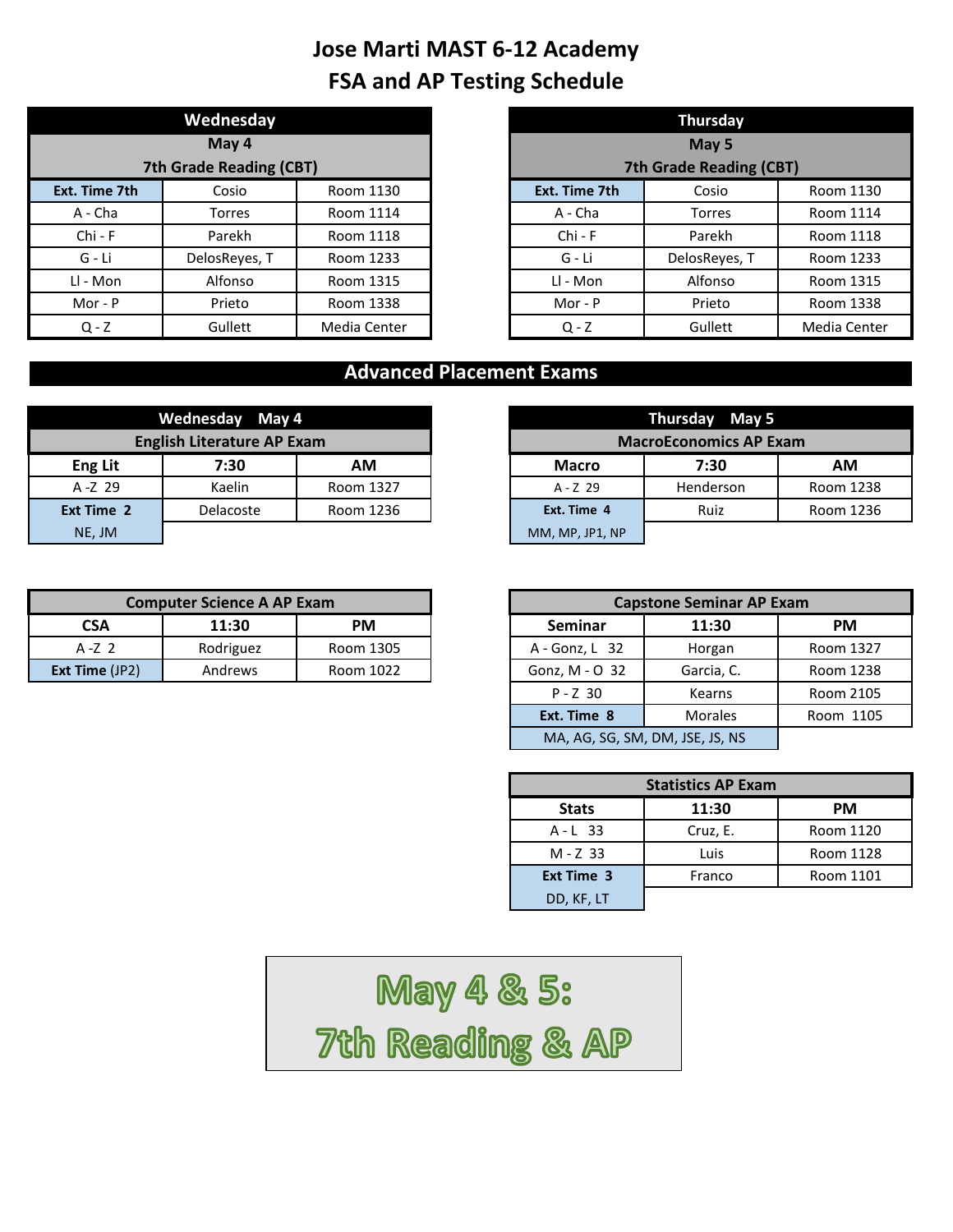| Friday (ODD)<br>May 6 |                          |              |  |  |  |  |
|-----------------------|--------------------------|--------------|--|--|--|--|
|                       | <b>Biology EOC (CBT)</b> |              |  |  |  |  |
| <b>Ext. Time Bio</b>  | Mitchell                 | Room 1130    |  |  |  |  |
| $A - Be$              | Thompson                 | Room 1114    |  |  |  |  |
| $BI - F$              | Franco                   | Room 1118    |  |  |  |  |
| $F - H$               | Samayoa                  | Room 1233    |  |  |  |  |
| I - Me                | <b>Bates</b>             | Room 1315    |  |  |  |  |
| Mi - Pi               | Perez                    | Room 1338    |  |  |  |  |
| Po - Z                | Daes                     | Media Center |  |  |  |  |

|                                      | Friday May 6   |           |  |  |  |  |
|--------------------------------------|----------------|-----------|--|--|--|--|
| <b>United States History AP Exam</b> |                |           |  |  |  |  |
| <b>APUSH</b>                         | 7:30           | AМ        |  |  |  |  |
| $A - Z$ 12                           | Henderson      | Room 1328 |  |  |  |  |
| Ext Time 4                           | Delosreyes, M. | Room 1236 |  |  |  |  |
| GK, DR, LT, IV                       |                |           |  |  |  |  |

| <b>European History AP Exam</b> |                |           |  |  |  |  |
|---------------------------------|----------------|-----------|--|--|--|--|
| <b>Euro Hist</b><br>7:30<br>AМ  |                |           |  |  |  |  |
| A-Z 13                          | Kaelin         | Room 1327 |  |  |  |  |
| <b>Ext Time 4</b>               | Delosreyes, M. | Room 1236 |  |  |  |  |
| MA, DM, NP                      |                |           |  |  |  |  |

| <b>Art History AP Exam</b>       |  |  |  |  |  |  |
|----------------------------------|--|--|--|--|--|--|
| <b>Art Hist</b><br>11:30<br>PМ   |  |  |  |  |  |  |
| Delacoste<br>Room 1217<br>A-7 12 |  |  |  |  |  |  |

| <b>MicroEconomics AP Exam</b>       |  |  |  |  |  |
|-------------------------------------|--|--|--|--|--|
| Micro<br>11:30<br>PМ                |  |  |  |  |  |
| Andrews<br>M. Aleandre<br>Room 1022 |  |  |  |  |  |

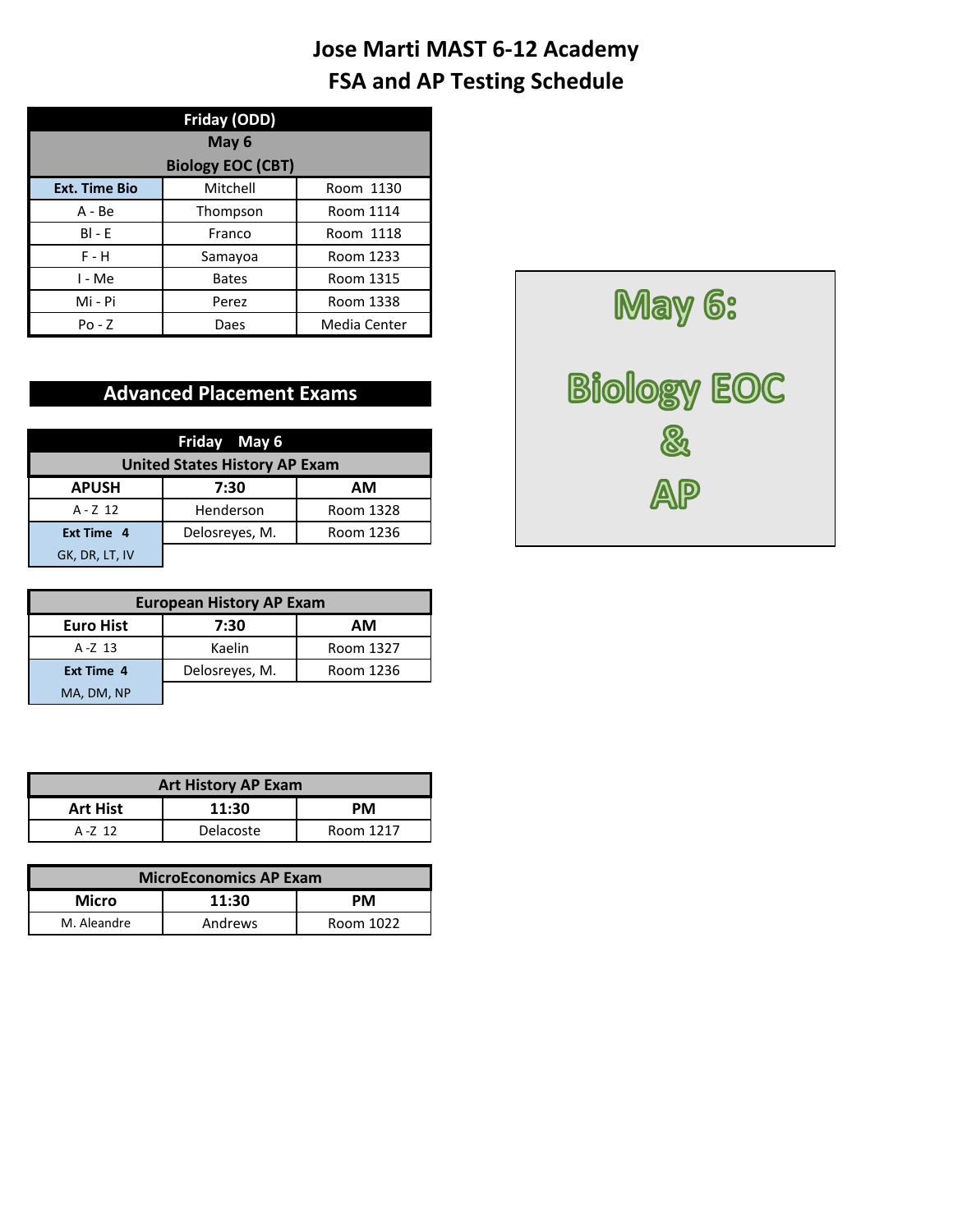|               | <b>Monday</b>        |            |               | <b>Tuesday</b>       |
|---------------|----------------------|------------|---------------|----------------------|
|               | May 9                |            |               | <b>May 10</b>        |
|               | 6th Grade Math (PBT) |            |               | 6th Grade Math (PBT) |
| Ext. Time 6th | Turino               | Room 1105* | Ext. Time 6th | Turino               |
| A - Di        | <b>Broche</b>        | Room 1323  | A - Di        | <b>Broche</b>        |
| $Do - G$      | Garcia, S            | Room 1316  | $Do - G$      | Garcia, S            |
| H - Mel       | Llanes, M            | Room 1318* | H - Mel       | Llanes, M            |
| Mes - Rod, J. | Horgan               | Room 1215  | Mes - Rod, J. | Horgan               |
| Rod, R. $- Z$ | Feros                | Room 1223  | Rod, R. - Z   | Feros                |

|                         | May 9     |           |               | <b>May 10</b>           |           |
|-------------------------|-----------|-----------|---------------|-------------------------|-----------|
| 8th Grade Reading (CBT) |           |           |               | 8th Grade Reading (CBT) |           |
| Ext. Time 8th           | Mitchell  | Room 1130 | Ext. Time 8th | Mitchell                | Room 1130 |
| $A - BI$                | Thompson  | Room 1118 | $A - BI$      | Thompson                | Room 1118 |
| Bo - Fe                 | Perez     | Room 1233 | Bo - Fe       | Perez                   | Room 1233 |
| Fi-La                   | Llanes, C | Room 1315 | Fi-La         | Llanes, C               | Room 1315 |
| Le - M                  | Daes      | Room 1114 | Le - M        | Daes                    | Room 1114 |
| N - Ri                  | Johnson   | Room 1338 | $N - Ri$      | Johnson                 | Room 1338 |
| $Ro - Z$                | Zavala    | Media Ctr | $Ro - Z$      | Zavala                  | Media Ctr |

|                | <b>Monday</b>        |            |               | <b>Tuesday</b>       |            |
|----------------|----------------------|------------|---------------|----------------------|------------|
|                | May 9                |            |               | <b>May 10</b>        |            |
|                | 6th Grade Math (PBT) |            |               | 6th Grade Math (PBT) |            |
| xt. Time 6th   | Turino               | Room 1105* | Ext. Time 6th | Turino               | Room 1105* |
| A - Di         | <b>Broche</b>        | Room 1323  | A - Di        | <b>Broche</b>        | Room 1323  |
| $Do - G$       | Garcia, S            | Room 1316  | $Do - G$      | Garcia, S            | Room 1316  |
| H - Mel        | Llanes, M            | Room 1318* | H - Mel       | Llanes, M            | Room 1318* |
| /les - Rod, J. | Horgan               | Room 1215  | Mes - Rod, J. | Horgan               | Room 1215  |
| Rod, R. - Z    | Feros                | Room 1223  | Rod, R. - Z   | Feros                | Room 1223  |

|                         | May 9     |           |               | May $10$                |           |
|-------------------------|-----------|-----------|---------------|-------------------------|-----------|
| 8th Grade Reading (CBT) |           |           |               | 8th Grade Reading (CBT) |           |
| Time 8th                | Mitchell  | Room 1130 | Ext. Time 8th | Mitchell                | Room 1130 |
| A - Bl                  | Thompson  | Room 1118 | $A - BI$      | Thompson                | Room 1118 |
| Bo - Fe                 | Perez     | Room 1233 | Bo - Fe       | Perez                   | Room 1233 |
| Fi-La                   | Llanes, C | Room 1315 | Fi-La         | Llanes, C               | Room 1315 |
| $Le - M$                | Daes      | Room 1114 | $Le - M$      | Daes                    | Room 1114 |
| N - Ri                  | Johnson   | Room 1338 | N - Ri        | Johnson                 | Room 1338 |
| $Ro - Z$                | Zavala    | Media Ctr | $Ro - Z$      | Zavala                  | Media Ctr |

|                    | Monday May 9                        |           |                   | Tuesday May 10                  |
|--------------------|-------------------------------------|-----------|-------------------|---------------------------------|
|                    | <b>Calculus AB &amp; BC AP Exam</b> |           |                   | <b>English Language AP Exam</b> |
| Calc               | 7:30                                | AM        | <b>Eng Lang</b>   | 7:30                            |
| Calc $AB$ $A-Z$ 30 | Kaelin                              | Room 1327 | $A - H$ 26        | Kaelin                          |
| Calc BC $A - Z$ 19 | Rodriguez                           | Room 1305 | $J - Z$ 26        | Delacoste                       |
| Ext Time AB & BC 6 | Garcia, C.                          | Room 1236 | <b>Ext Time 4</b> | Henderson                       |
|                    | MP, JP1, JP2, EV, GK, MM            |           | DD, KF, GK, MP    |                                 |

|                | <b>Computer Science Principles AP Exam</b> |           |                    | <b>Physics C: Mechanics AP Exam</b> |   |
|----------------|--------------------------------------------|-----------|--------------------|-------------------------------------|---|
| <b>CSP</b>     | 11:30                                      | PM.       | <b>Physics C:M</b> | 11:30                               |   |
| A - Z 15       | Horgan                                     | Room 1215 | $A - Z$ 6          | Franco                              | R |
| Ext. Time (LT) | Andrews                                    | Room 1022 |                    |                                     |   |

|                          | Monday May 9                        |           |  |                   | Tuesday May 10 |           |  |                                 |  |
|--------------------------|-------------------------------------|-----------|--|-------------------|----------------|-----------|--|---------------------------------|--|
|                          | <b>Calculus AB &amp; BC AP Exam</b> |           |  |                   |                |           |  | <b>English Language AP Exam</b> |  |
| Calc                     | 7:30                                | <b>AM</b> |  | <b>Eng Lang</b>   | 7:30           | <b>AM</b> |  |                                 |  |
| $AB$ A-Z 30              | Kaelin                              | Room 1327 |  | $A - H$ 26        | Kaelin         | Room 1327 |  |                                 |  |
| $C$ A - Z 19             | Rodriguez                           | Room 1305 |  | $J - Z$ 26        | Delacoste      | Room 1217 |  |                                 |  |
| e AB & BC 6              | Garcia, C.                          | Room 1236 |  | <b>Ext Time 4</b> | Henderson      | Room 1236 |  |                                 |  |
| MP, JP1, JP2, EV, GK, MM |                                     |           |  | DD, KF, GK, MP    |                |           |  |                                 |  |

|            | <b>Computer Science Principles AP Exam</b> |           |                    | <b>Physics C: Mechanics AP Exam</b> |           |
|------------|--------------------------------------------|-----------|--------------------|-------------------------------------|-----------|
| <b>CSP</b> | 11:30                                      | PM        | <b>Physics C:M</b> | 11:30                               | PM        |
| A - Z 15   | Horgan                                     | Room 1215 | $A - Z$ 6          | Franco                              | Room 1238 |

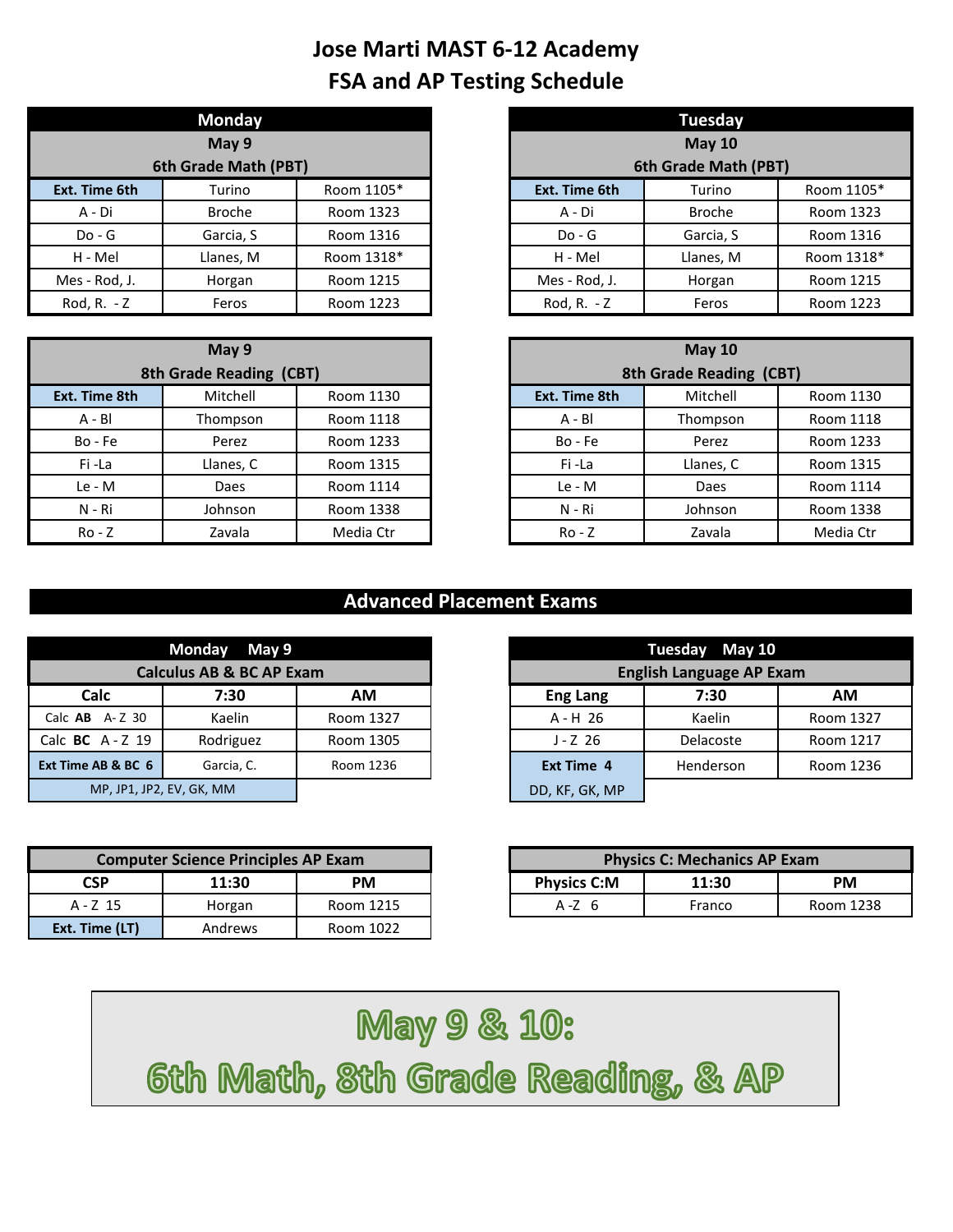|                                | Wednesday     |                  |                                | <b>Thursday</b> |                    |
|--------------------------------|---------------|------------------|--------------------------------|-----------------|--------------------|
|                                | <b>May 11</b> |                  |                                | <b>May 12</b>   |                    |
| Pre- Algebra (7th & 8th Grade) |               |                  | Pre- Algebra (7th & 8th Grade) |                 |                    |
| Ext. Time 7th                  | Cosio         | Room 1130        | Ext. Time 7th                  | Cosio           | Room 1130          |
| A - Cha                        | <b>Torres</b> | Room 1114        | A - Cha                        | Torres          | Room 1114          |
| $Chi - F$                      | Parekh        | Room 1118        | $Chi - F$                      | Parekh          | Room 1118          |
| G - Li                         | DelosReyes, T | Room 1233        | G - Li                         | DelosReyes, T   | Room 1233          |
| Ll - Mor                       | Alfonso       | Room 1315        | Ll - Mor                       | Alfonso         | Room 1315          |
| $Mu - Q$                       | Prieto        | Room 1338        | $Mu - Q$                       | Prieto          | Room 1338          |
| $Q - Z$                        | Gullett       | <b>Room 1117</b> | $Q - Z$                        | Gullett         | <b>Media Cente</b> |

|           | Wednesday                      |                  |               | <b>Thursday</b>                |                     |
|-----------|--------------------------------|------------------|---------------|--------------------------------|---------------------|
|           | May $11$                       |                  | <b>May 12</b> |                                |                     |
|           | Pre- Algebra (7th & 8th Grade) |                  |               | Pre- Algebra (7th & 8th Grade) |                     |
| Time 7th  | Cosio                          | Room 1130        | Ext. Time 7th | Cosio                          | Room 1130           |
| A - Cha   | Torres                         | Room 1114        | A - Cha       | <b>Torres</b>                  | Room 1114           |
| $Chi - F$ | Parekh                         | Room 1118        | $Chi - F$     | Parekh                         | Room 1118           |
| G - Li    | DelosReyes, T                  | Room 1233        | G - Li        | DelosReyes, T                  | Room 1233           |
| Ll - Mor  | Alfonso                        | Room 1315        | Ll - Mor      | Alfonso                        | Room 1315           |
| $Mu - Q$  | Prieto                         | Room 1338        | $Mu - Q$      | Prieto                         | Room 1338           |
| $Q - Z$   | Gullett                        | <b>Room 1117</b> | $Q - Z$       | Gullett                        | <b>Media Center</b> |

**↖** Note: Pre-Algebra students Q -Z will use a different room each day! **↗**

#### **Advanced Placement Exams**

|            | Wednesday May 11                |              |            | Thursday May 12              |           |
|------------|---------------------------------|--------------|------------|------------------------------|-----------|
|            | <b>Spanish Language AP Exam</b> |              |            | <b>World History AP Exam</b> |           |
| Span Lang  | 7:30                            | АM           | World      | 7:30                         | АM        |
| $A - Z$ 36 | Cruz A., Ruiz                   | Media Center | A - Z 27   | Kearns                       | Room 2105 |
| Ext Time 3 | Llanes, C.                      | Media Center | Ext Time 2 | Llanes, C.                   | Room 1236 |
| AG, DM, LT |                                 |              | JA, RG     |                              |           |

| Ext Time 3 | Llanes, C.             | Media Center | Ext Time 2     | Llanes, C.        | Room 1236 |
|------------|------------------------|--------------|----------------|-------------------|-----------|
| AG, DM, LT |                        |              | JA, RG         |                   |           |
|            |                        |              |                |                   |           |
|            |                        |              |                |                   |           |
|            | <b>Biology AP Exam</b> |              |                | Physics 1 AP Exam |           |
| <b>Bio</b> | 11:30                  | PM           | <b>Physics</b> | 11:30             | <b>PM</b> |

|            | <b>Biology AP Exam</b> |           |                   |
|------------|------------------------|-----------|-------------------|
| Bio        | 11:30                  | <b>PM</b> | <b>Physics</b>    |
| $A - O$ 18 | Luis                   | Room 1310 | $A - Z$ 23        |
| $P - Z$ 18 | Cruz, E.               | Room 1120 | <b>Ext Time 3</b> |
| Ext Time 2 | Horgan                 | Room 1236 | JP1, JP2, EV      |
| JM, MP     |                        |           |                   |

|            | <b>Biology AP Exam</b> |           |                | <b>Physics 1 AP Exam</b> |           |
|------------|------------------------|-----------|----------------|--------------------------|-----------|
| <b>Bio</b> | 11:30                  | <b>PM</b> | <b>Physics</b> | 11:30                    | <b>PM</b> |
| A-O 18     | Luis                   | Room 1310 | $A - Z$ 23     | <b>Morales</b>           | Room 1238 |
| $P - Z$ 18 | Cruz, E.               | Room 1120 | Ext Time 3     | Rodriguez                | Room 1105 |
| (t Time    | Horgan                 | Room 1236 | JP1, JP2, EV   |                          |           |

|                         | <b>Friday (Even)</b>        |           |  |  |  |  |
|-------------------------|-----------------------------|-----------|--|--|--|--|
|                         | <b>May 13</b>               |           |  |  |  |  |
|                         | <b>US History EOC (CBT)</b> |           |  |  |  |  |
| <b>Ext. Time US His</b> | Dean                        | Room 1130 |  |  |  |  |
| $A - F$                 | Rodriguez                   | Room 1315 |  |  |  |  |
| G - Ma                  | Ruiz                        | Room 1114 |  |  |  |  |
| $Me - R$                | Henderson                   | Room 1233 |  |  |  |  |
| $S - 7$                 | Veiga                       | Room 1338 |  |  |  |  |

#### **No AP Testing!**

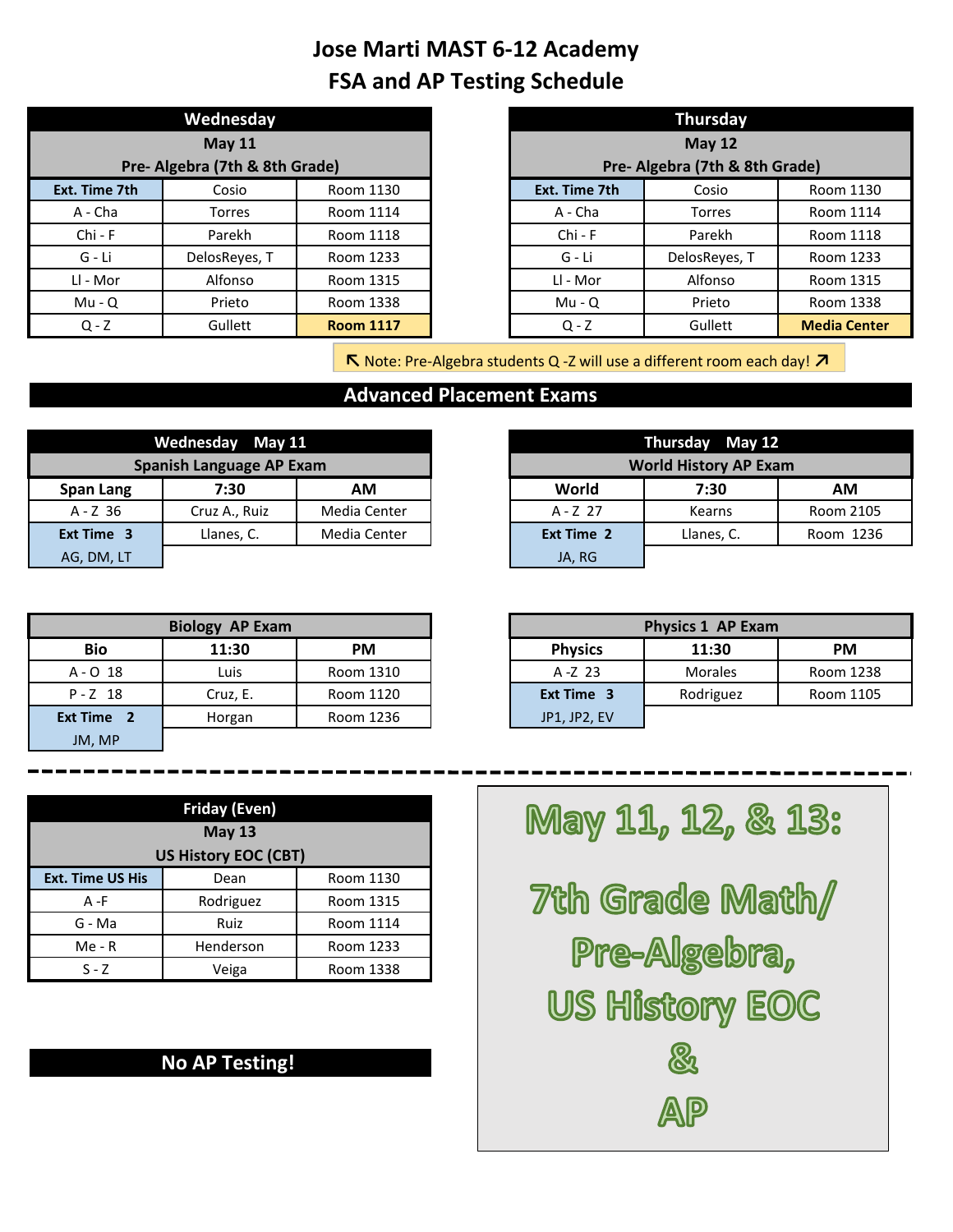|                          | <b>Monday</b> |              |  |                          | <b>Tuesday</b> |
|--------------------------|---------------|--------------|--|--------------------------|----------------|
|                          | <b>May 16</b> |              |  |                          | <b>May 17</b>  |
| 10th Grade Reading (CBT) |               |              |  | 10th Grade Reading (CBT) |                |
| Ext. Time 10             | Cruz, E.      | Room 1130    |  | Ext. Time 10             | Cruz, E.       |
| $A - D$                  | Dean          | Room 1114    |  | $A - D$                  | Dean           |
| $E - J$                  | Delosreyes, M | Room 1315    |  | $E - J$                  | Delosreyes, M  |
| $L - M$                  | Cruz, A       | Media Center |  | $L - M$                  | Cruz, A        |
| N - Ra                   | Ruiz          | Room 1118    |  | $N - Ra$                 | Ruiz           |
| $Ro - Z$                 | Henderson     | Room 1338    |  | $Ro - Z$                 | Henderson      |

|              | <b>Monday</b>            |              |              | Tuesday                  |              |
|--------------|--------------------------|--------------|--------------|--------------------------|--------------|
|              | <b>May 16</b>            |              |              | <b>May 17</b>            |              |
|              | 10th Grade Reading (CBT) |              |              | 10th Grade Reading (CBT) |              |
| Ext. Time 10 | Cruz, E.                 | Room 1130    | Ext. Time 10 | Room 1130                |              |
| $A - D$      | Dean                     | Room 1114    | $A - D$      | Dean                     | Room 1114    |
| $E - J$      | Delosreyes, M            | Room 1315    | $E - J$      | Delosreyes, M            | Room 1315    |
| $L - M$      | Cruz, A                  | Media Center | $L - M$      | Cruz, A                  | Media Center |
| $N - Ra$     | Ruiz                     | Room 1118    | $N - Ra$     | Ruiz                     | Room 1118    |
| $Ro - Z$     | Henderson                | Room 1338    | $Ro - Z$     | Henderson                | Room 1338    |

| Wednesday             |                           |           |  |
|-----------------------|---------------------------|-----------|--|
|                       | <b>May 18</b>             |           |  |
|                       | <b>Geometry EOC (CBT)</b> |           |  |
| <b>Ext. Time Geom</b> | Delavega                  | Room 1130 |  |
| $A - C$               | Thompson                  | Room 1114 |  |
| D - La                | Valenzuela                | Room 1233 |  |
| Le - Ri               | Johnson                   | Room 1315 |  |
| $Ro - Z$              | Balcazar                  | Room 1338 |  |

|                           | Wednesday     |           |                       | <b>Thursday</b>           |           |
|---------------------------|---------------|-----------|-----------------------|---------------------------|-----------|
|                           | <b>May 18</b> |           |                       | <b>May 19</b>             |           |
| <b>Geometry EOC (CBT)</b> |               |           |                       | <b>Geometry EOC (CBT)</b> |           |
| <b>Time Geom</b>          | Delavega      | Room 1130 | <b>Ext. Time Geom</b> | Delavega                  | Room 1130 |
| $A - C$                   | Thompson      | Room 1114 | $A - C$               | Thompson                  | Room 1114 |
| $D - La$                  | Valenzuela    | Room 1233 | $D - La$              | Valenzuela                | Room 1233 |
| Le - Ri                   | Johnson       | Room 1315 | Le - Ri               | Johnson                   | Room 1315 |
| $Ro - Z$                  | Balcazar      | Room 1338 | $Ro - Z$              | <b>Balcazar</b>           | Room 1338 |

#### **No AP Exams!**

#### **Advanced Placement Exams**

| Thursday May 19                |                |           |  |  |  |  |  |
|--------------------------------|----------------|-----------|--|--|--|--|--|
| <b>Human Geography AP Exam</b> |                |           |  |  |  |  |  |
| <b>Hum Geo</b><br>7:30<br>АM   |                |           |  |  |  |  |  |
| $A - Z$ 3                      | Llanes, C.     | Room 1238 |  |  |  |  |  |
| Ext. Time 2                    | Delosreyes, M. | Room 1236 |  |  |  |  |  |
| MM, NP                         |                |           |  |  |  |  |  |

### **Advanced Placement Exams**

|                    | <b>Civics EOC</b> |           |                                 | Friday May 20 |           |  |
|--------------------|-------------------|-----------|---------------------------------|---------------|-----------|--|
| <b>Time Civics</b> | Cosio             | Room 1130 | <b>Capstone Seminar AP Exam</b> |               |           |  |
| ላ - Cha            | Torres            | Room 1114 | <b>Seminar</b>                  | 11:30         | <b>PM</b> |  |
| Chi - F            | Parekh            | Room 1118 | A - Z 17                        | Ruiz          | Room 1238 |  |

|                         | Friday (ODD)      |              |                                 | <b>Advanced Placement Exams</b> |           |
|-------------------------|-------------------|--------------|---------------------------------|---------------------------------|-----------|
|                         | <b>May 20</b>     |              |                                 |                                 |           |
|                         | <b>Civics EOC</b> |              |                                 | Friday May 20                   |           |
| <b>Ext. Time Civics</b> | Cosio             | Room 1130    | <b>Capstone Seminar AP Exam</b> |                                 |           |
| A - Cha                 | Torres            | Room 1114    | <b>Seminar</b>                  | 11:30                           | <b>PM</b> |
| $Chi - F$               | Parekh            | Room 1118    | A-Z 17                          | Ruiz                            | Room 1    |
| G - Li                  | DelosReyes, T     | Room 1233    |                                 |                                 |           |
| LI - Mon                | Alfonso           | Room 1315    |                                 |                                 |           |
| Mor - $P$               | Prieto            | Room 1338    |                                 |                                 |           |
| $Q - Z$                 | Gullett           | Media Center |                                 |                                 |           |

May 16, 17, 18, 19, & 20 10th Reading, Geometry EOC, Civics EOC, & AP